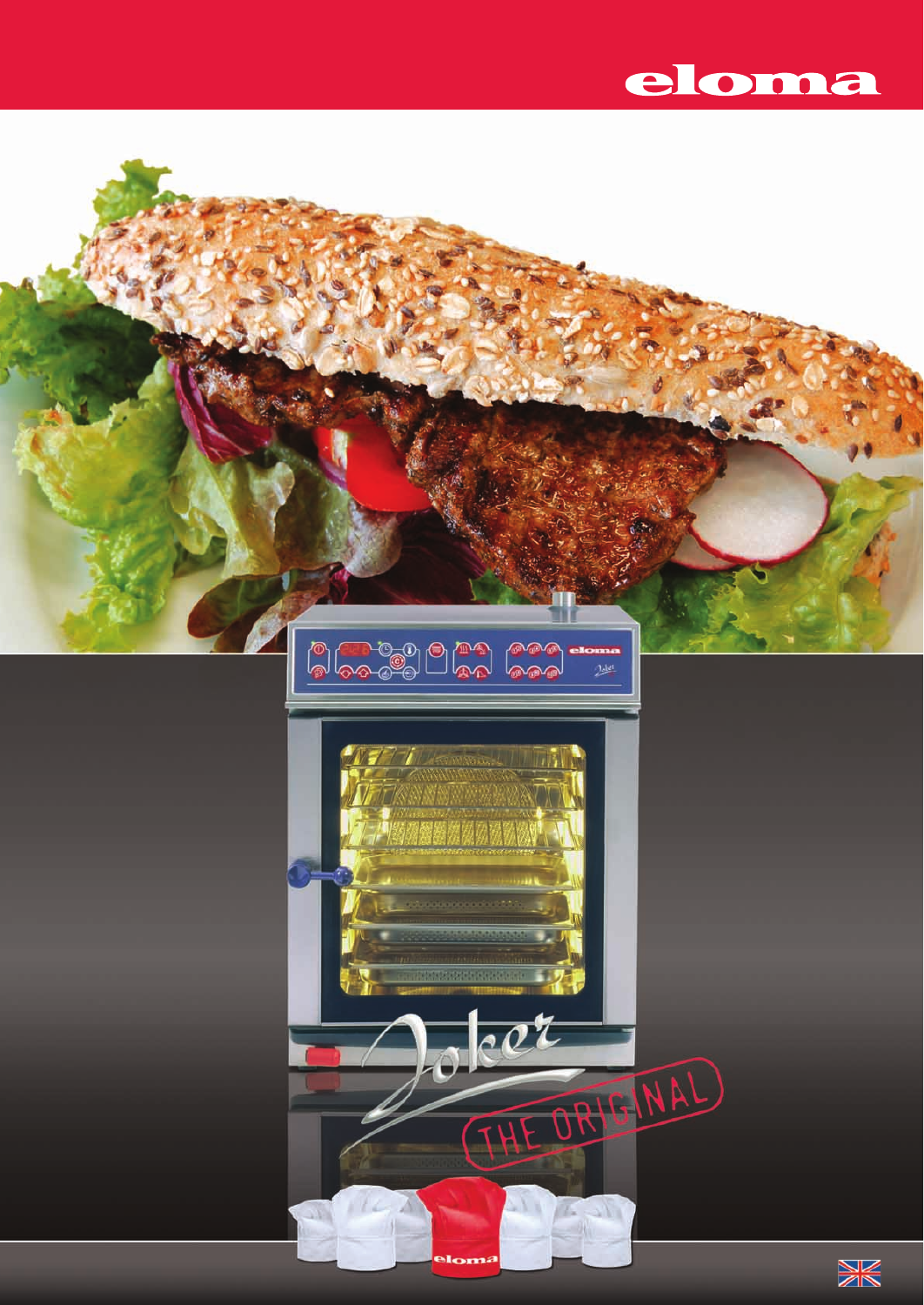

# **The Original Eloma Joker: Flexibility and top performance in a mini format**

**Equipped with technology usually reserved for large appliances, the Eloma Joker is a compact all-round solution that fits anywhere.**

**Quality that has been proved a thousand times over.** 

The Joker is at home anywhere and everywhere – the local butcher, gourmet temples across the globe, buffet cars on trains and submarines.

- ❙ **Your benefits:**
- **can be used anywhere**
- **incredibly easy to use**
- **high performance capability and as sturdy as its big brothers**
- **limitless applications**
- **versatile easily positioned next to or stacked on top of each other**
- **also available with left-hinged doors**



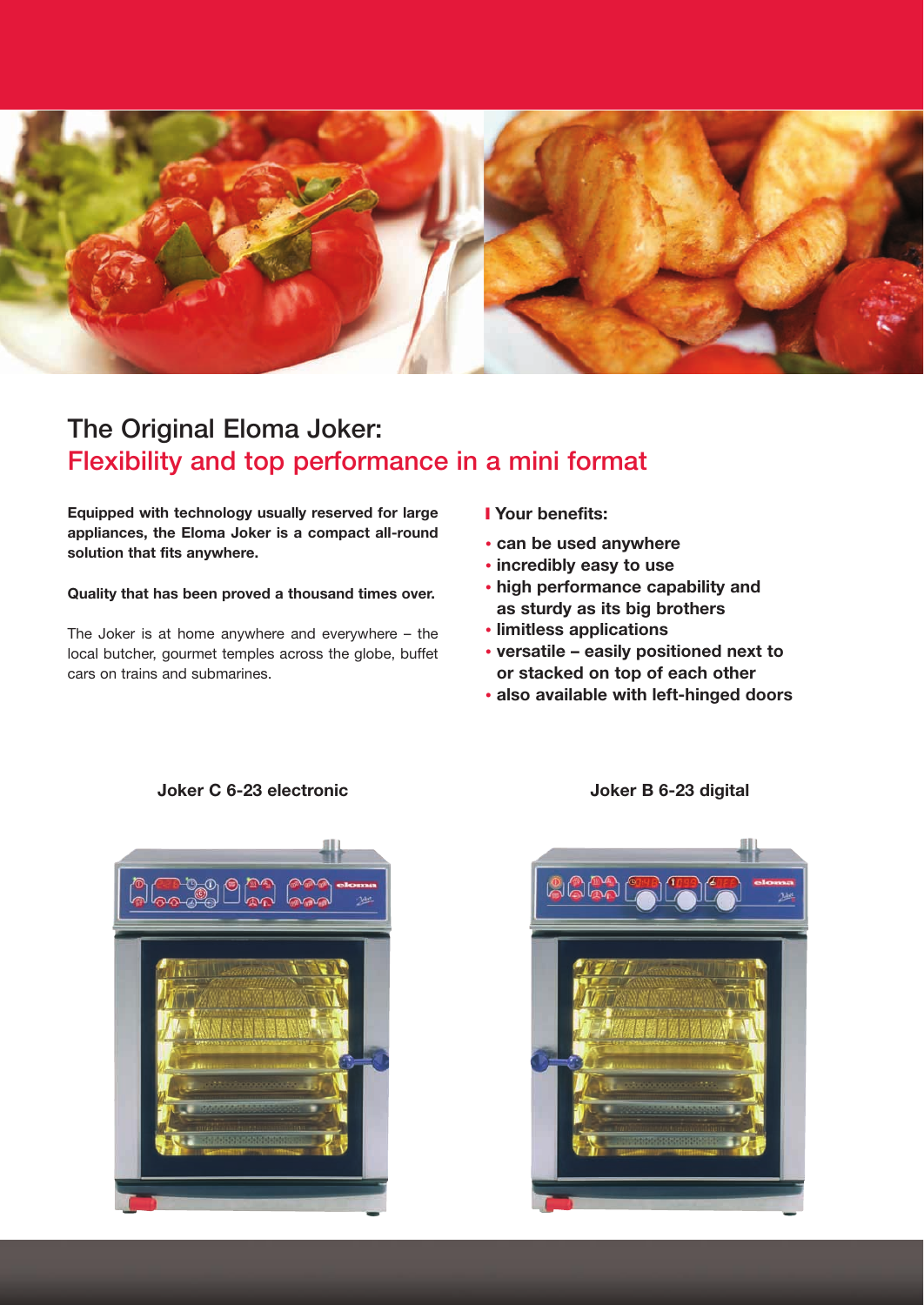# eloma



### ❙ **Functions:**

- **vario steaming**
- **steaming**
- **forced steaming**
- **combi steaming**
- **convection (hot air)**
- **regeneration**
- **LT-cooking**
- **manual humidification**
- **core temperature control**
- **climate control** active de-humidification of the cooking chamber
- **programme memory (Joker C)** with 12 individually storable programmes

# **Technical specifications**

|                    | Joker $C - B$   | <b>Connections</b>   |
|--------------------|-----------------|----------------------|
| <b>Model sizes</b> | $6 - 23$        | Water inlet          |
| Capacity           | 6 x 2/3 GN      | Water outlet         |
| <b>Trays</b>       |                 | <b>Electrical me</b> |
| Number             | $6\phantom{1}6$ | Voltage              |
| Spacing mm         | 60              | Electrical loa       |
| <b>Dimensions</b>  |                 | Protection: A        |
| Width mm           | 520             | Electrical m         |
| Depth mm           | 615             | Voltage              |
| Height mm          | 670             | Electrical loa       |
| Weight kg          | 60              | Protection: A        |

### ❙ **Hot Spot:**

**Grill – Roast – Bake** 

The Joker + Hot Spot make you a chef, master grill chef and pizza chef, all rolled into one.



- ❙ **Your benefits:**
- **fat-free, therefore healthy**
- **no unpleasant smells**
- **perfect grilling and roasting results every time**
- **pizzas taste like they were baked in a stone oven**

| <b>Connections</b>                         |                    |
|--------------------------------------------|--------------------|
| Water inlet                                | $2 \times G$ 3/4 A |
| Water outlet Ø mm (DN)                     | 40                 |
| <b>Electrical models</b>                   |                    |
| Voltage                                    | 400 V 3N AC        |
| Electrical loading or rating: kW           | 5,9                |
| Protection: A                              | 3x16               |
| Electrical models with reduced heat output |                    |
| Voltage                                    | 230 V N AC         |
| Electrical loading or rating: kW           | 3,6                |
| Protection: A                              | $1 \times 16$      |